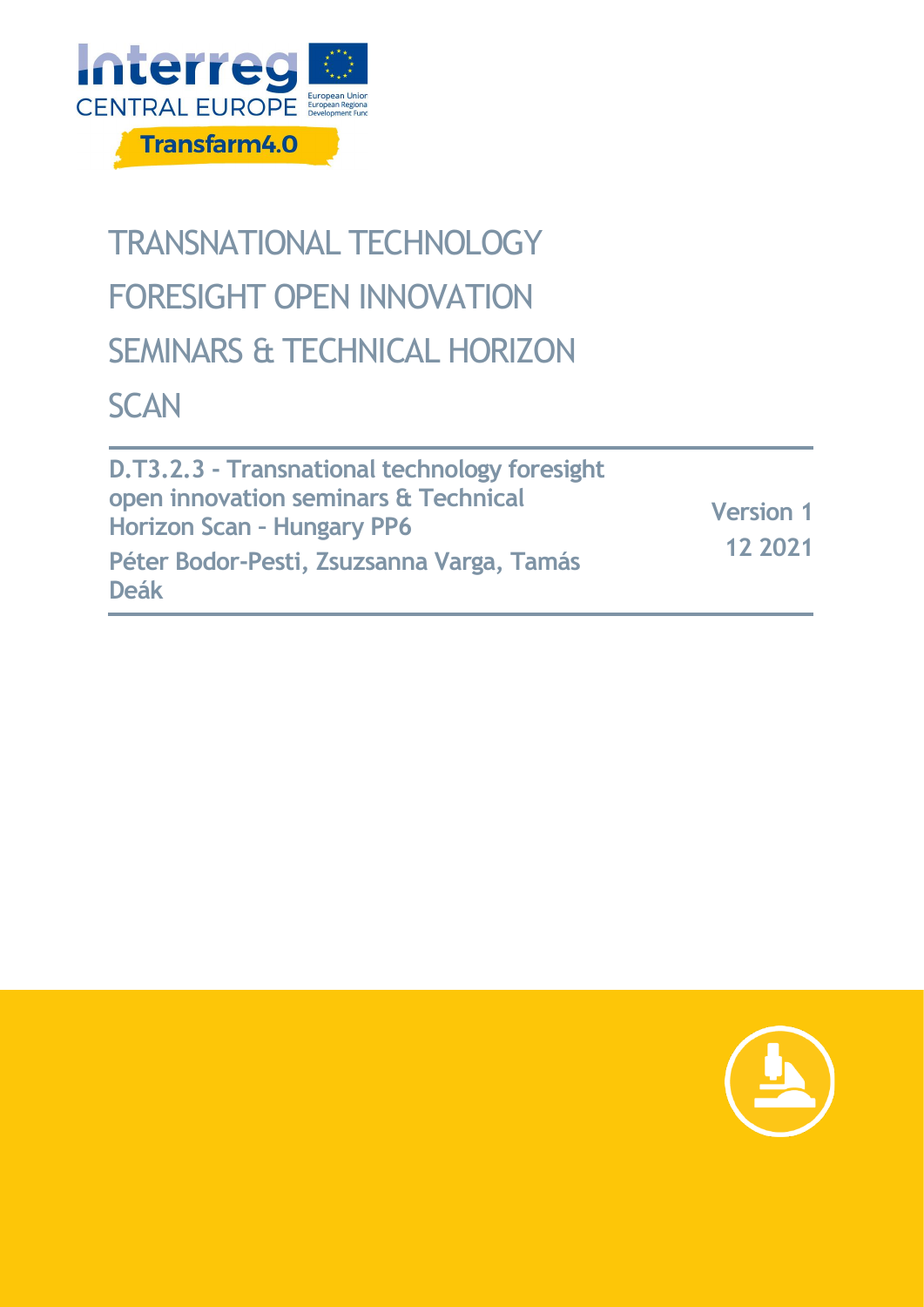



#### **1. Name of the event, implementing date and place**

**Hungarian University of Agriculture and Life Sciences (MATE) PP6 participated on the "Digitalization in the viticulture sector" online conference on 20th October 2021. The on-line event was organized by the Hungarian Foundation for Science and Innovation Management (Magyar Tudomány- és Innováció-menedzsment Alapítvány), the Hungarian University of Agriculture and Life Sciences, Institute of Viticulture and Oenology, (Magyar Agrár- és Élettudományi Egyetem, Szőlészeti-Borászati Intézet) and the Association of Hungarian PhD and DLA Students Department of Agriculture (Doktoranduszok Országos Szövetsége Agrártudományi Osztály).** 

**Conference webpage: [Digitalization in the viticulture sector](http://tudomanyesinnovacio.com/digitalizacio-a-szoleszeti-boraszati-agazatban-online-konferencia)**

#### **2. Number and types of participants/target groups**

**The numbers of participants were 250. Researchers, grapevine growers, farmers, technology providers and students.** 

#### **3. Topics tackled and links to deliverables, outputs**

**The aim of the conference was to introduce the latest technological innovations and solutions in the viti-vinicultural sector to students, teachers, researchers and farmers. Available innovations and services were the main topics of the workshop. A second aim was to introduce those solutions which are already applied and which supported by experiences provided by scientific research.** 

**The conference was opened by Anikó Juhász (Deputy State Secretary of the Ministry of Agriculture), who highlighted the importance of digitalization, which is a key factor in agriculture and in more particular in the viti-vinicultural sector, where the economic competition is strong. Diána Nyitrainé Sárdy (director of the Institute of Viticulture and Oenology of the Hungarian University of Agriculture and Life Sciences) highlighted that a specific knowledge about PF is required to make appropriate decisions based on the data provided by the digitalization. The director emphasized the importance of education in the field of PA (precision agriculture) and PV (precision viticulture) and detailed its role in the MATE at both BSc and MSc level of the Viticulture and Enology Engineering. Péter Szabó (president of the Hungarian Foundation for Science and Innovation Management) noted that 250 participants registered to the conference. He emphasized that precision viticulture is much more than briefly define the expression, since all innovation applied during the cultivation linked to precision agriculture. He considered that innovative technologies would help the farmers in the strong economic competence. Béla Mártonffy (National Horticulture**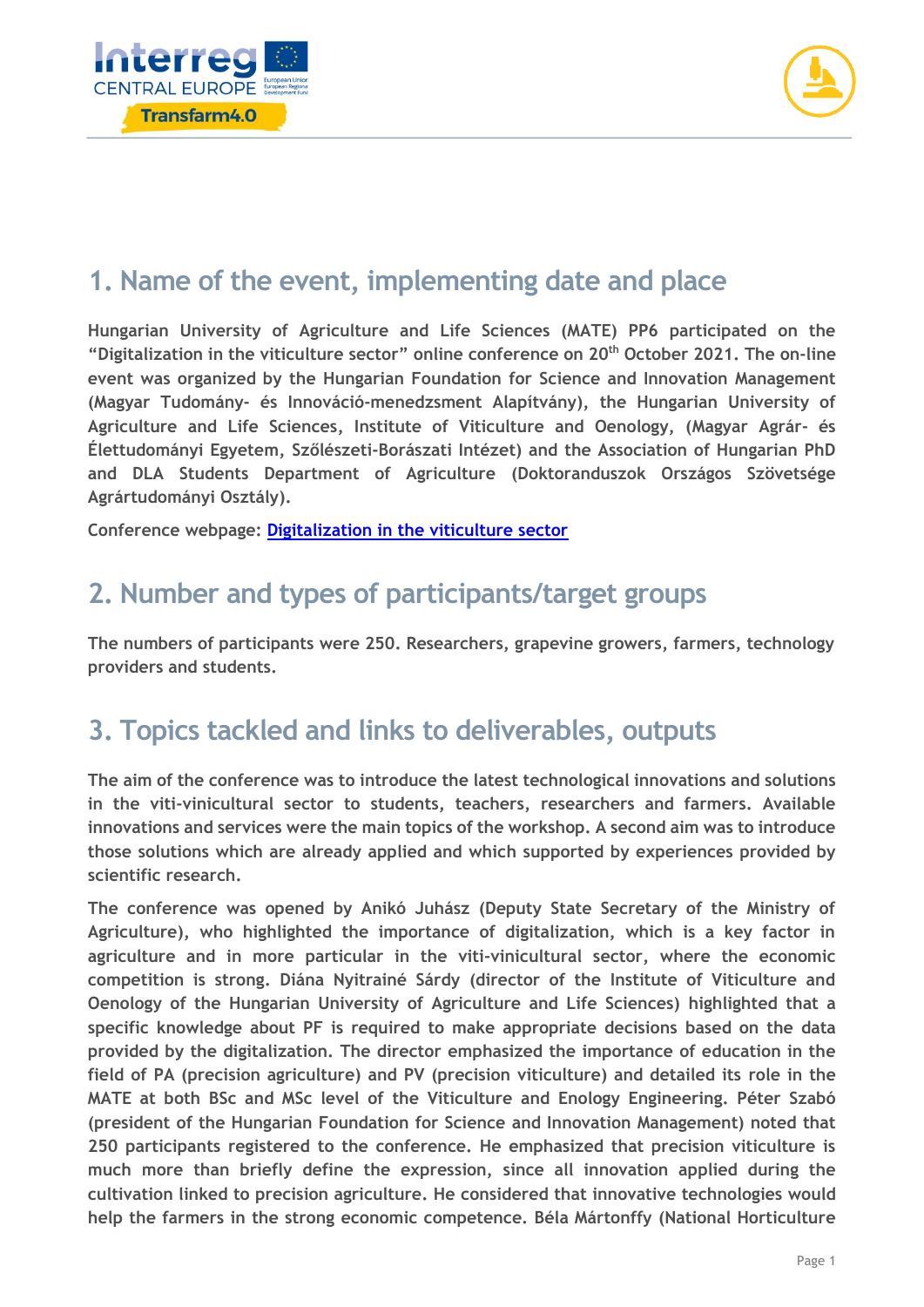



**and Supplier Industry Division, Hungarian Chamber of Agriculture) noted that there is a digital revolution in agriculture, which would be a driving force in the economy as it ensure efficiency, competitiveness, and success.** 

**The topics of the workshop linked to precision agriculture and in more particular to precision viticulture. Presentations covered the following topics: possibilities in precision viticulture, national hailstorm protection, farm management software, data collection in viticulture, autonomous robotics in horticulture and viticulture, precision solutions in grapevine plant propagation, possible advantageous of UAV's in viticulture, site specific solutions in viticulture, importance of meteorology-based forecast in plant protection.** 

**Péter Bodor-Pesti (PP6) held a presentation with the title "Transfarm4.0: Transnational precision farming collaborations" (Transfarm4.0: Határon átnyúló precíziós gazdálkodási együttműködések). In the presentation, Péter Bodor-Pesti introduced the participants of the Transfarm4.0, and some of the main aims of the project: introduction of the PF solutions to farmers, students, sharing the experience provided by the good examples according to the cross boarder collaborations during the pilot actions. He briefly introduced the available information about the present state of the PF in Hungary, and cited the most important literatures in the topic such as Takácsné György et al. (2017)<sup>1</sup> , and the Agrárcenzus<sup>2</sup> , later provided by the Hungarian Central Statistical Office. The presentation briefly introduced the Transfarm4.0 surveys aiming to evaluate the farmer's and students' knowledge and opinion about PF. The speaker introduced those education modules, which aimed to show practical PF solutions in the Transfarm4.0 pilot action (Tata, Hungary). Beside the education activity of the MATE, other available programs were introduced such as the Digital Academy of Agriculture linked to the Digital Welfare Program (DJP) and Hungarian Digital Agricultural Strategy (DAS). The speaker presented the 3 pilot action of the Transfram4.0 project, and detailed the SENSOR DATA ACQUISITION FOR PRECISION VITICULTURE IN A FIWARE DATA LAKE Big and Smart Data Management Pilot action case study 3. Initiation of the on-line catalogue of PF companies within the Transfarm4.0 had a great deal of interest on the workshop (more detailed in the 4. Expected effects and follow up).** 

**Video about the conference:<https://www.youtube.com/watch?v=KWWq9LXJjjA>**

**Further media coverage:** 

 $\overline{a}$ 

**[https://www.agronaplo.hu/hirek/digitalizacio-a-szoleszeti-boraszati-agazatban-online](https://www.agronaplo.hu/hirek/digitalizacio-a-szoleszeti-boraszati-agazatban-online-konferencia)[konferencia](https://www.agronaplo.hu/hirek/digitalizacio-a-szoleszeti-boraszati-agazatban-online-konferencia)**

**<https://magyarmezogazdasag.hu/2021/10/21/digitalizalt-szolo-ultetvenyek>**

**[https://mezohir.hu/2021/10/22/digitalis-technologiak-gazdasagiranyitas-a-szoleszetekben](https://mezohir.hu/2021/10/22/digitalis-technologiak-gazdasagiranyitas-a-szoleszetekben-mezogazdasag/)[mezogazdasag/](https://mezohir.hu/2021/10/22/digitalis-technologiak-gazdasagiranyitas-a-szoleszetekben-mezogazdasag/)**

<sup>2</sup> Agrárcenzus (Hungarian Central Statistical Office):

<sup>1</sup> Takácsné György, K., Lámfalusi, I., Molnár, A., Sulyok, D., Gaál, M., Keményné Horváth, Zs., Domán, Cs., Illés, I., Kiss, A., Péter, K., Kemény, G. (2018): Precision agriculture in Hungary: assessment of perceptions and accounting records of FADN arable farms. Studies in Agricultural Economics, 120 (1). pp. 47-54. ISSN 2063 0476

https://www.ksh.hu/docs/hun/xftp/ac2020/elozetes\_adatok/index.html#/cover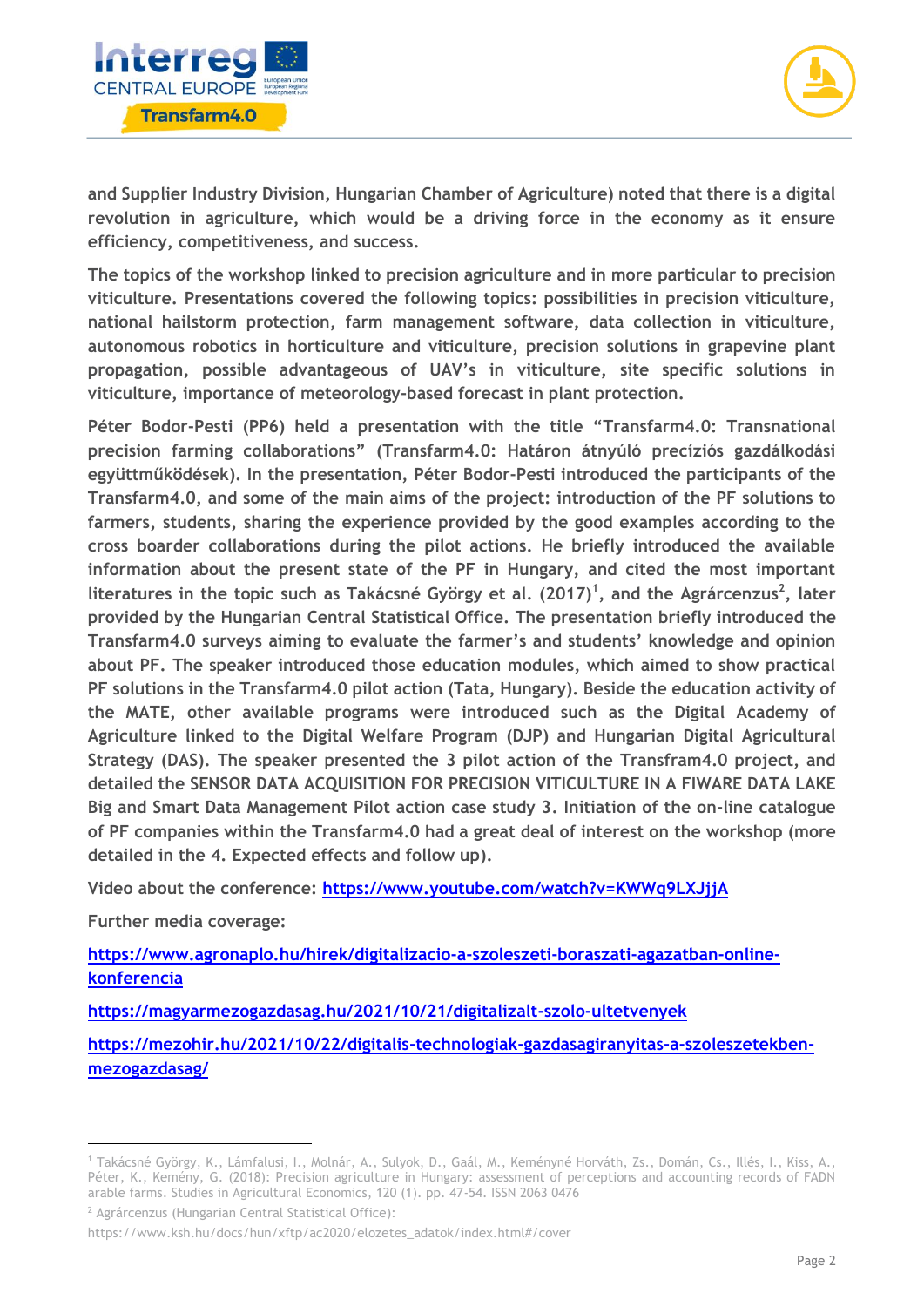



### **4. Expected effects and follow up**

**After the workshop, PP6 got several requests from researchers and technology providers to collaborate in the topic of PF.**

**For example, Sencrop (https://sencrop.com/eu/) requested an on-line meeting where the company introduced the technology they provide. Further collaboration with the company is in process.**

**Kertészet és Szőlészet (Horticulture and Viticulture) printed magazine requested two papers about precision viticulture. One about Transfarm4.0 and general introduction of the PV, and one about the results of the questionnaire (D.T1.3.1). First paper is accepted and will be published in the beginning of 2022. The first article is dealing with the main PF technologies in viticulture, in more particular: robotics solutions in pruning, canopy management, spraying, plant protection, nutrient supply, and harvest. The manuscript introduces the Transfarm4.0, and in more particular the variable rate sprayer developed by the University of Maribor, AE-ROBO-NET, CREA (Centro di Ricerca per la Viticoltura) and Maschio Gaspardo, and the pilot action 3, where MATE and Linz Center of Mechatronics investigates the canopy microclimate and plant physiology with remote sensing sensors forwarding the data to a FIWARE data lake.**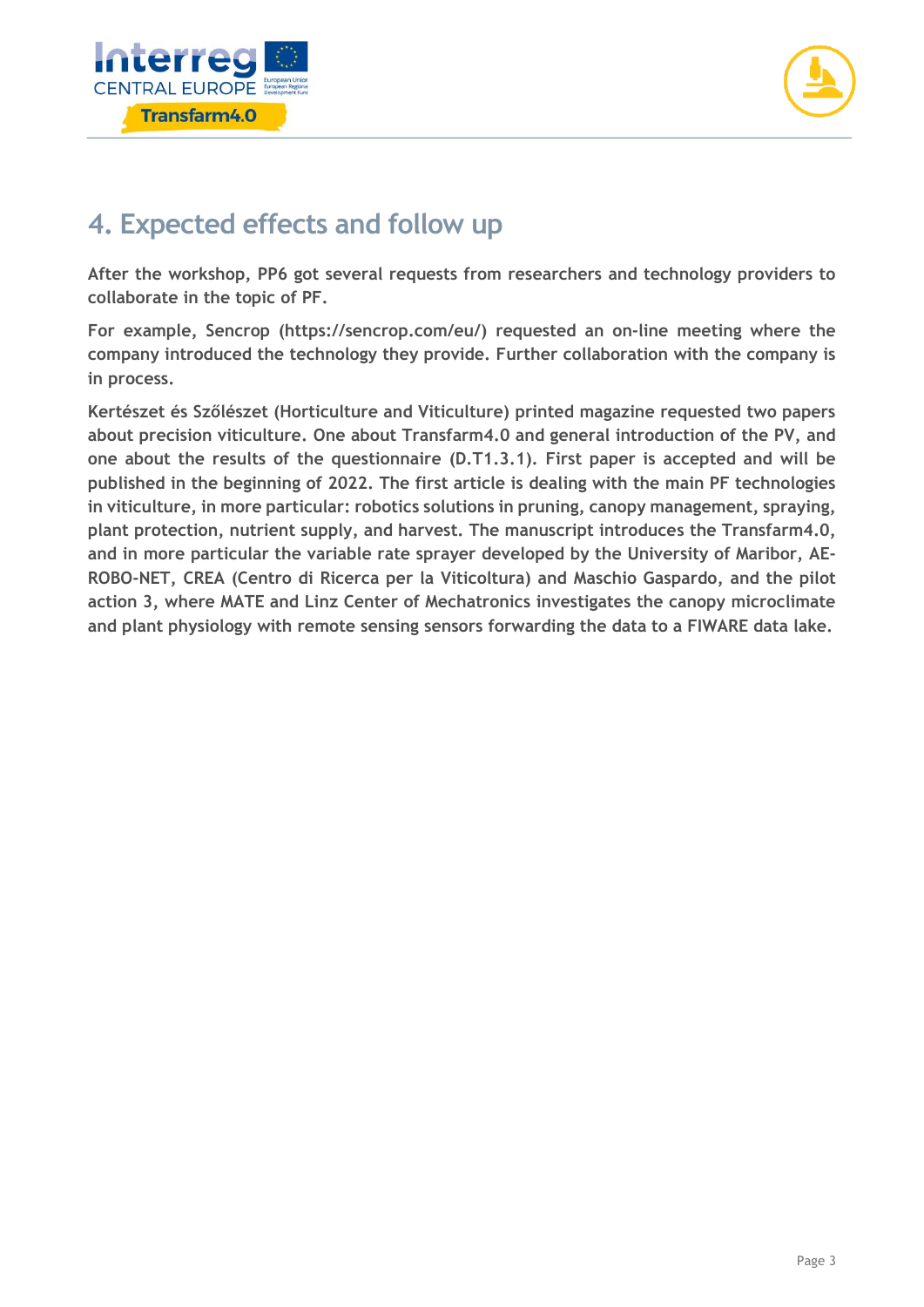



## **5. Annexes: e.g. agenda of the event, pictures, media coverage web- links etc**

**Table: Digitalization in the viticulture sector on-line conference program** 

|                | <b>Opening of the Conference</b>                                                                        |
|----------------|---------------------------------------------------------------------------------------------------------|
| 10:00          | Dr. Juhász Anikó, Agrárgazdaságért felelős helyettes államtitkár,                                       |
|                | Agrárminisztérium                                                                                       |
|                | Nyitrainé Dr. Sárdy Diána, intézetigazgató, Magyar Agrár- és Élettudományi                              |
|                | Egyetem, Szőlészeti és Borászati Intézet                                                                |
|                | Dr. Mártonffy Béla, elnök, Országos Kertészeti és Beszállítói Osztály, Nemzeti<br>Agrárgazdasági Kamara |
|                | Simon Szabina, elnök, Doktoranduszok Országos Szövetsége Agrártudományi<br>Osztály                      |
|                | Szabó Péter, kuratóriumi elnök, Magyar Tudomány- és Innováció-menedzsment                               |
|                | Alapítvány, egyetemi oktató, Magyar Agrár- és Élettudományi Egyetem,                                    |
|                | Szőlészeti és Borászati Intézet                                                                         |
| 10:15          | <b>Presentations</b>                                                                                    |
| 10:15          | Székely Rita, MNVH Állandó Titkárság vezetője: A Magyar Nemzeti Vidéki Hálózat                          |
| 10:30          | Dr. Oláh András Béla, adjunktus, Magyar Agrár- és Élettudományi Egyetem,                                |
|                | Fenntartható Fejlesztés és Gazdálkodás Intézet: Lehetőségek a precíziós                                 |
|                | szőlőtermesztésben                                                                                      |
| 10:45          | Dr. Bodor-Pesti Péter, egyetemi docens, Magyar Agrár- és Élettudományi                                  |
|                | Egyetem, Szőlészeti és Borászati Intézet: Transfarm4.0: Határon átnyúló                                 |
|                | precíziós gazdálkodási együttműködések                                                                  |
| 11:00<br>11:15 | Szobonya Nikoletta, Meteorológus, JÉGER Igazgatóság, Nemzeti Agrárgazdasági                             |
|                | Kamara - Kocsis Áron, JÉGER Üzemeltetési Igazgató, Nemzeti Agrárgazdasági                               |
|                | Kamara: Országos jégkármérséklő rendszer - elemző megoldás kialakítása az                               |
|                | Országos Meteorológiai Szolgálat ingyenes adatainak felhasználásával                                    |
|                | Kutas Bendegúz, üzleti tervező, AgroVir: Az Agrovir megoldása a szőlészet és<br>borászat kezelésére     |
| 11:30          | Szeifert Gábor, ügyvezető, Winery Datamanagement Kft.: Automatikus                                      |
|                | adatgyűjtés a szőlészetben                                                                              |
| 11:45          | Hári Zsolt, ügyvezető, Hári-tech Kft: Önvezető robotok a kertészetekben és a                            |
|                | szőlészetekben                                                                                          |
| 12:00          | Dr. Kun Ágnes, Kunszőlő Családi Gazdaság: A precíziós gazdálkodás egyes                                 |
|                | lehetőségei a szőlőtermesztésben                                                                        |
| 12:15          | Kránicz József (Detectology Kft.): UAV-s távérzékelés előnyei a szőlő termelésben                       |
| 12:30          | Dr. Mesterházi Péter Ákos, precíziós gazdálkodási csoportvezető, Axiál Kft.:                            |
|                | Precíziós gazdálkodási megoldások a gyümölcstermesztésben                                               |
| 12:45          | Dr. Ambrus Andrea, egyetemi docens, Magyar Agrár- és Élettudományi Egyetem                              |
|                | Növénytermesztési Intézet: Helyspecifikus technológiák alkalmazási lehetőségei a                        |
|                | szőlőtermesztésben                                                                                      |
| 13:00          | Milleschich Tamás, PlantCT: PlantCT-optimalizált védekezés- a meteorológiai                             |
|                | adatok és előrejelzések fontossága a precíziós szőlőtermesztésben                                       |
| 13:15          | Imreh Lajos, Forgószárny Kft: Helikopteres fagyvédelem                                                  |
| 13:30          | Discussion, closing the conference                                                                      |